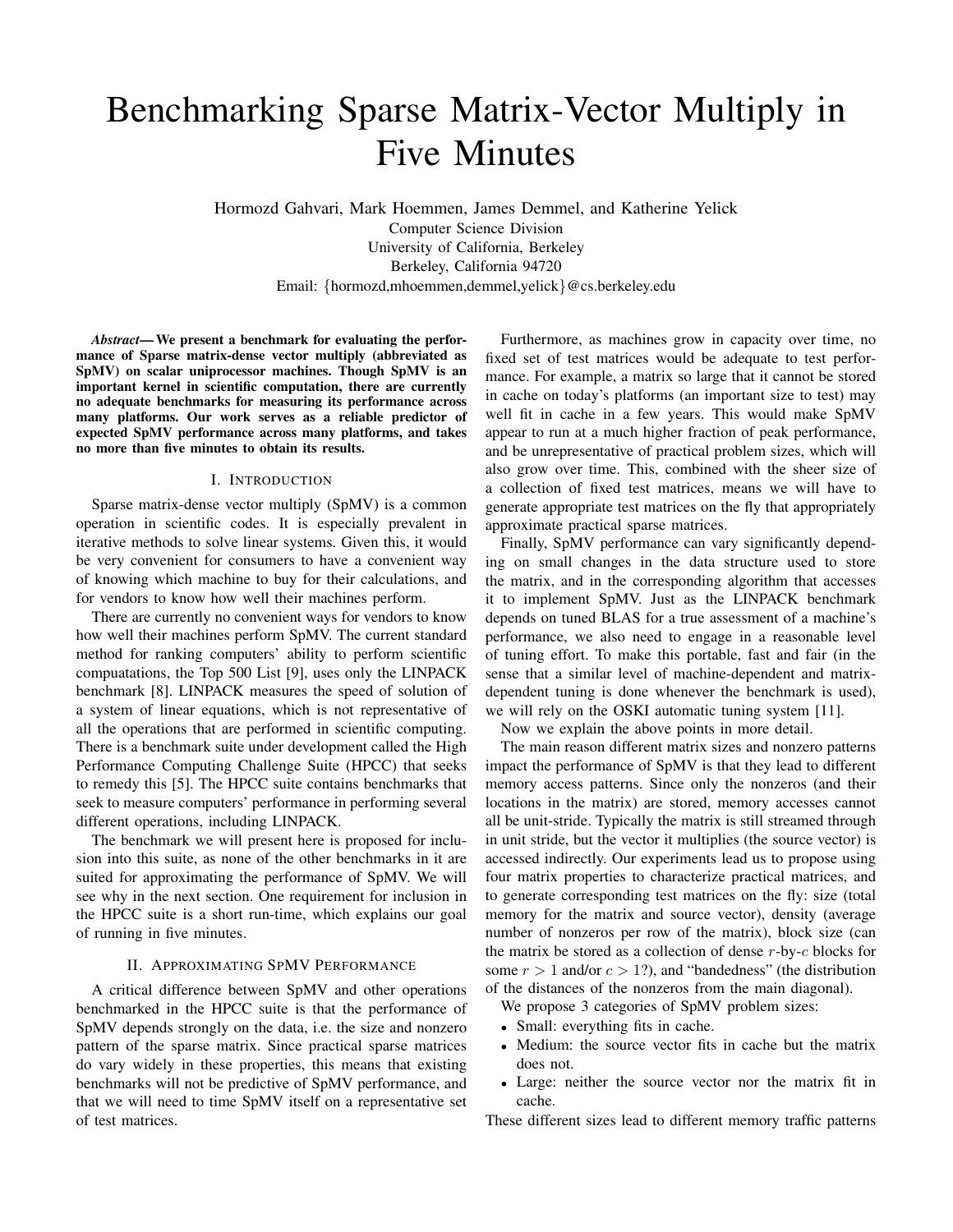$$
\begin{bmatrix} 1 & 2 & 0 & 0 & 0 \\ 3 & 0 & 4 & 0 & 0 \\ 0 & 5 & 0 & 6 & 0 \\ 0 & 0 & 7 & 0 & 8 \end{bmatrix}
$$
  
values = [1, 2, 3, 4, 5, 6, 7, 8]  
row.start = [0, 2, 4, 6, 8]  
col\_idx = [0, 1, 0, 2, 1, 3, 2, 4]

Fig. 1. The Compressed Sparse-Row Matrix Storage Format

TABLE I PLATFORMS TESTED

|          | Pentium 4    | Itanium 2 | Opteron   |
|----------|--------------|-----------|-----------|
| Speed    | $2.4$ GHz    | $1$ GHz   | $1.4$ GHz |
| Cache    | 512 KB       | 3 MB      | 1 MB      |
| Compiler | $\csc 3.4.4$ | icc $9.0$ | gcc 3.2.3 |

and different performance. Performance typically peaks for a given density for small or medium sizes, and gradually falls off as the problem dimension increases. Figures 3(a), 4(a), and 5(a) show this behavior in data gathered from running SpMV on a set of 275 matrices taken from the online collection [3]. Each circle is a test matrix, with its x-coordinate equal to its dimension, y-coordinate equal to its density, and color coded by speed in MFLOP/s. Dark lines separate the small, medium and large matrices. The selected matrices are listed in [6]. No performance tuning has been done on these matrices. The compressed sparse-row (CSR) format, is used for storing the matrices because it was found in [10] to be the best general-purpose unoptimized sparse matrix storage format across multiple platforms. An example of this format is seen in Figure 1. The nonzero entries are stored in the values array, the index of each entry that starts a new row is stored in the row start array, and the column each entry belongs to is stored in the col idx array. Data was obtained on the platforms in Table I.

None of the other benchmarks in the HPCC suite use indirect accesses that would let us predict the performance shown here. Indeed other research [6], [10], [12] has shown them to be unreliable as benchmarks for SpMV. [10] and [12] also looked at two other approaches for benchmarking SpMV. One was to develop performance bounds. The bounds served as very reliable upper and lower bounds across multiple platforms, but could not offer any hints as to what the expected performance would be on them. Another approach was to use "machine balance", but it was also inadequate on some platforms.

This motivates us to benchmark SpMV by performing the actual operation. There are three existing benchmarks that do this  $[1]$ ,  $[4]$ ,  $[7]$ , but do not meet our goals.  $[7]$ and [4] do not measure the performance of any performance

$$
\begin{bmatrix} 1 & 0 & 2 & 3 & 0 & 0 \\ 0 & 4 & 5 & 0 & 0 & 0 \\ 0 & 0 & 0 & 0 & 6 & 7 \\ 0 & 0 & 0 & 0 & 8 & 9 \end{bmatrix}
$$
  
values = [1,0,0,4,2,3,5,0,6,7,8,9]  
row.start = [8,12]  
coll\_idx = [0,1,2]

Fig. 2. The Blocked Compressed Sparse-Row (BCSR) matrix storage format.

optimizations. [1] allows for performance optimizations, but they must be user-supplied. It also does not measure solely SpMV performance; rather, it measures the performance of the conjugate gradient operation, which is very rich in SpMV but also contains dense vector updates and outer products. Also [1] uses a single kind of random matrix that is not representative of many practical matrices.

Now we consider block-sizes and performance tuning. Some sparse matrices, particularly those arising from finite element applications, have a natural block structure that can be exploited to improve performance. Others do not have such a structure and are only suited to being run without such optimizations.

We use the register blocking optimization [10] to measure optimized SpMV performance, as it was found in [10] to be the the most widely applicable of all the possible optimizations, and it is implemented in an automatic tuning system [11]. This requires us to use the blocked compressed sparse-row matrix storage format, which is illustrated in Figure 2 using  $2 \times 2$ register blocks that are color-coded for clarity. The difference between BCSR and CSR is that in BCSR, the blocks are stored contiguously, the row\_start array says which element starts the next block row, and the  $col\_idx$  array says which block column each block belongs to. In general, it is possible to have blocks of an arbitrary blocksize  $r \times c$ . Different blocksizes work best with different matrices on different machines. The problem of which one is best is addressed in detail in [10].

Figures 3(b), 4(b), and 5(b) show that register blocking SpMV on the matrices from the test suite yields different speedups on each of the platforms tested, highlighting the importance of measuring tuned in additioned to untuned SpMV. Register blocked performance data was obtained using the OSKI automatic tuning system [11].

Finally, we consider bandedness. By examining many practical sparse matrices, we find that many of them exhibit a somewhat banded structure in the following sense: a large fraction of the nonzeros in any row are located relatively close to the diagonal, as measured as the percentage of entries that lie in bands  $10(i - 1)$  to  $10i$  percent away from the diagonal, where  $1 \leq i \leq 10$ ). Figure II shows how we divide the matrices into bands.

The statistics for each matrix in our test suite are given in [6]. Ignoring this bandedness in generating random test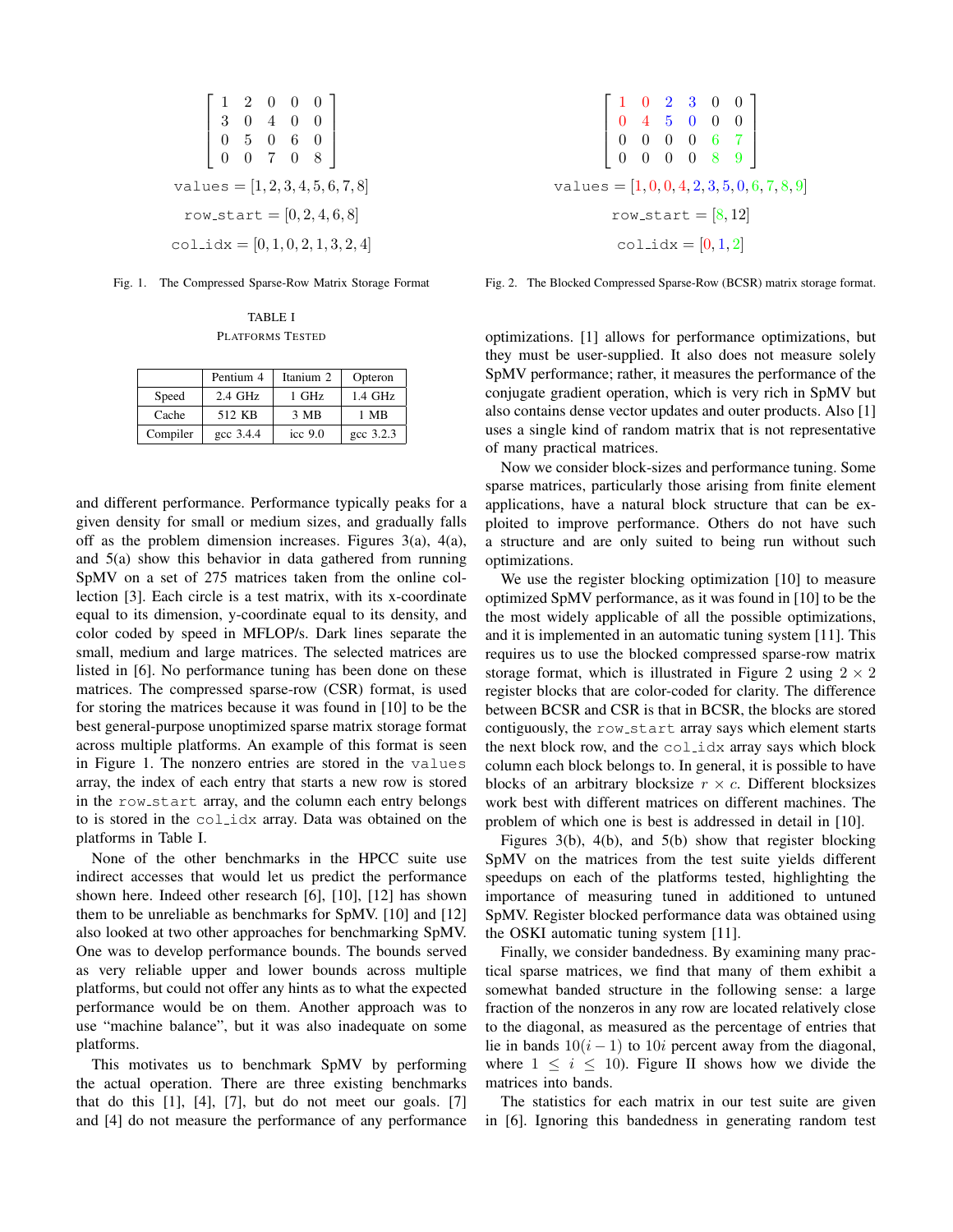

Fig. 3. Small, Medium, Large behavior on the Pentium 4.



Fig. 4. Small, Medium, Large behavior on the Itanium 2.



Fig. 5. Small, Medium, Large behavior on the Opteron.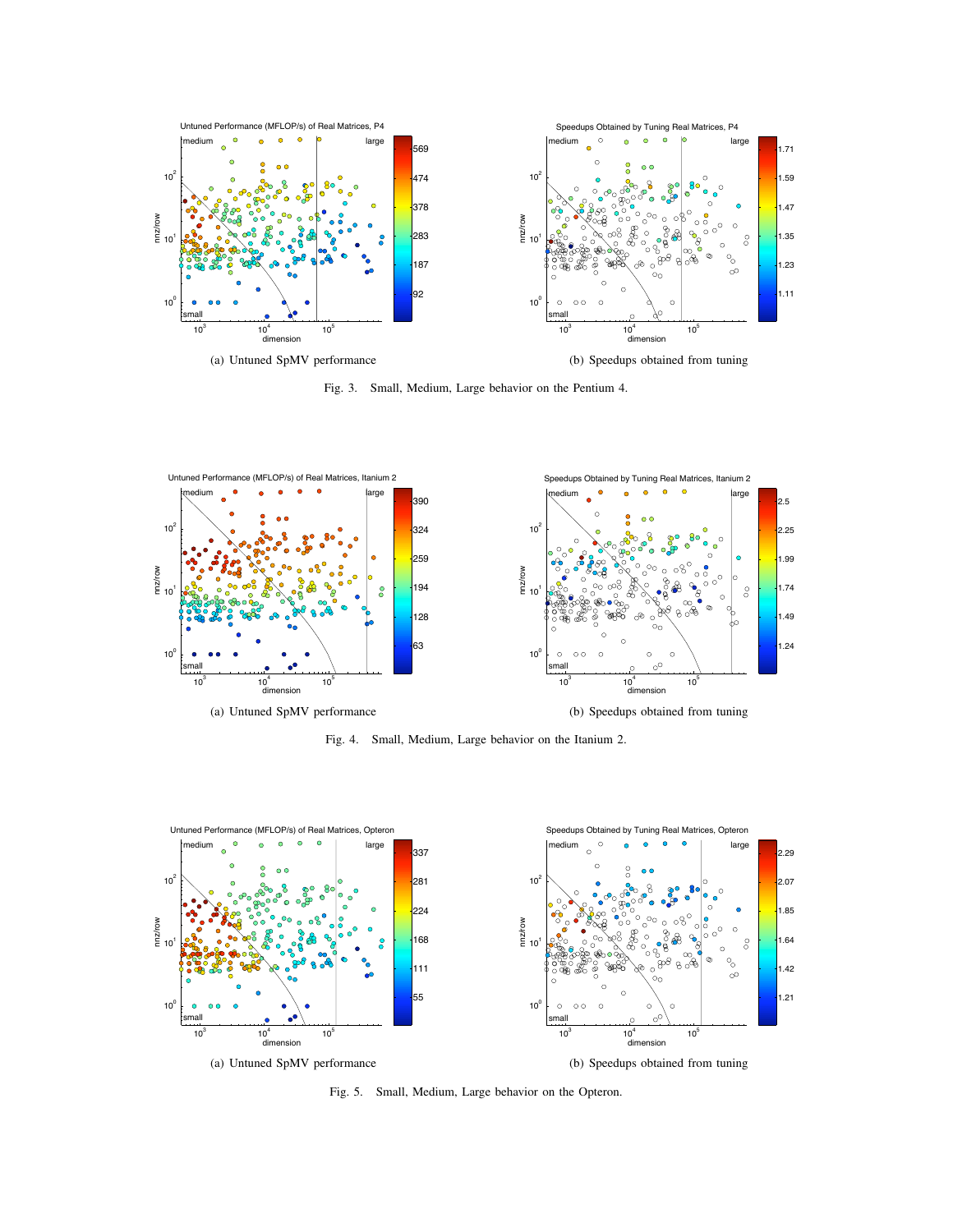

Fig. 6. Matrix divided up into bands. For simplicity of illustration, this matrix is only divided up into 5 bands instead of 10.

matrices tends to underpredict performance, so we generate our matrices to match the statistics in [6].

Randomly generated matrices matching all these criteria do a reasonably good job approximating the performance of the real-life matrices they were created to model, as Figures 8–10 show. In these plots, each real matrix is represented by an R, and is connected by a line to its synthetic counterpart, which is represented by an S. The tuned plots are color-coded by largest blocksize dimension.

One thing to note is that while a number of the matrices in our test suite are symmetric, the matrix generator we use does not generate symmetric matrices. To generate data from which we could accurately gauge how well the synthetic matrices performed, we ran the symmetric matrices from our test suite with symmetry disabled. We will return to the issue of symmetry in the last section.

### III. THE BENCHMARK

We will now use what we have developed in the past two sections to construct a benchmark for SpMV. Our first task is to define the set of matrices from which we will take data. The test suite we used in the previous section has dimensions ranging from 512 to nearly a million, with densities ranging from 1 to almost 400 nonzero entries per row. We will consider square matrices of similar dimensions, but only ones that are powers of two ranging from  $2^9$  to  $2^{20}$ . The number of nonzero entries per row will range within  $[24, 34] = 29 \pm 5$ , since 29 is the average number of nonzero entries per row in the suite. The distribution of nonzero entries will made to match statistics taken from all of the matrices in the test suite, which are shown in Table II. The register blocksizes for optimized SpMV will come from the set  $\{1, 2, 3, 4, 6, 8\} \times \{1, 2, 3, 4, 6, 8\}$ . These were the blocksizes most commonly found in work in [10] that used a set of test matrices for which tuning showed benefits.

We take SpMV data from these matrices and report as output four MFLOP rates: unblocked maximum, unblocked median, blocked maximum, and blocked median. The unblocked numbers are taken only from data gathered for matrices with  $1 \times 1$  blocks, and represent the case of the real-life matrices for which tuning was attempted but found to be of no benefit. The tuned numbers are taken from the rest of the data, and represent the case of the real-life matrices for which there was a benefit to tuning. Through these numbers, we seek to

TABLE II DISTRIBUTION OF NONZERO ENTRIES IN MATRIX TEST SUITE

| Distance From Diagonal | Entries In This Range |
|------------------------|-----------------------|
| $0-10%$                | 65.9%                 |
| 10-20%                 | 11.4%                 |
| 20-30%                 | 5.84%                 |
| 30-40%                 | 6.84%                 |
| 40-50%                 | 2.85%                 |
| 50-60%                 | 1.86%                 |
| 60-70%                 | 1.44%                 |
| 70-80%                 | 2.71%                 |
| 80-90%                 | 0.774%                |
| 90-100%                | 0.387%                |

TABLE III BENCHMARK RESULTS, FULL RUN

|           | Unblocked |        | <b>Blocked</b> |        |
|-----------|-----------|--------|----------------|--------|
|           | Max       | Median | Max            | Median |
| Pentium 4 | 699       | 307    | 1961           | 530    |
| Itanium 2 | 443       | 343    | 2177           | 753    |
| Opteron   | 396       | 170    | 1178           | 273    |

capture best-case and expected-case performance. Figure 7, which shows the performance of benchmark matrices within our search space for two particular blocksizes on the Itanium 2, illustrates why we select these numbers.

With the max numbers, we are looking to capture peak performance, and with the median numbers, we are looking to capture performance when it levels off. When forced to report one number, as required by the HPCC suite's rules, we will report the blocked median. Table III shows the output for the three platforms tested.

Figures 11–13 show that the numbers, especially the median numbers, give a good indicator of expected SpMV performance. Table IV reassures us that we tested small, medium, and large SpMV problems, and thus got a good set of data on which to base our benchmark numbers.

However, each of these runs took over 2 hours. If we want to cut this down, we will need to prune the test space run by the benchmark in such a way that we can capture the same data while running far fewer SpMV trials. Looking back at

TABLE IV PROPORTION OF PROBLEM SIZES TESTED BY THE BENCHMARK, FULL

RUN

|        | Pentium 4 | Itanium 2 | Opteron |
|--------|-----------|-----------|---------|
| Small  | 17%       | 33%       | 23%     |
| Medium | 42%       | 50%       | 44%     |
| Large  | 19%       | 17%       | 33%     |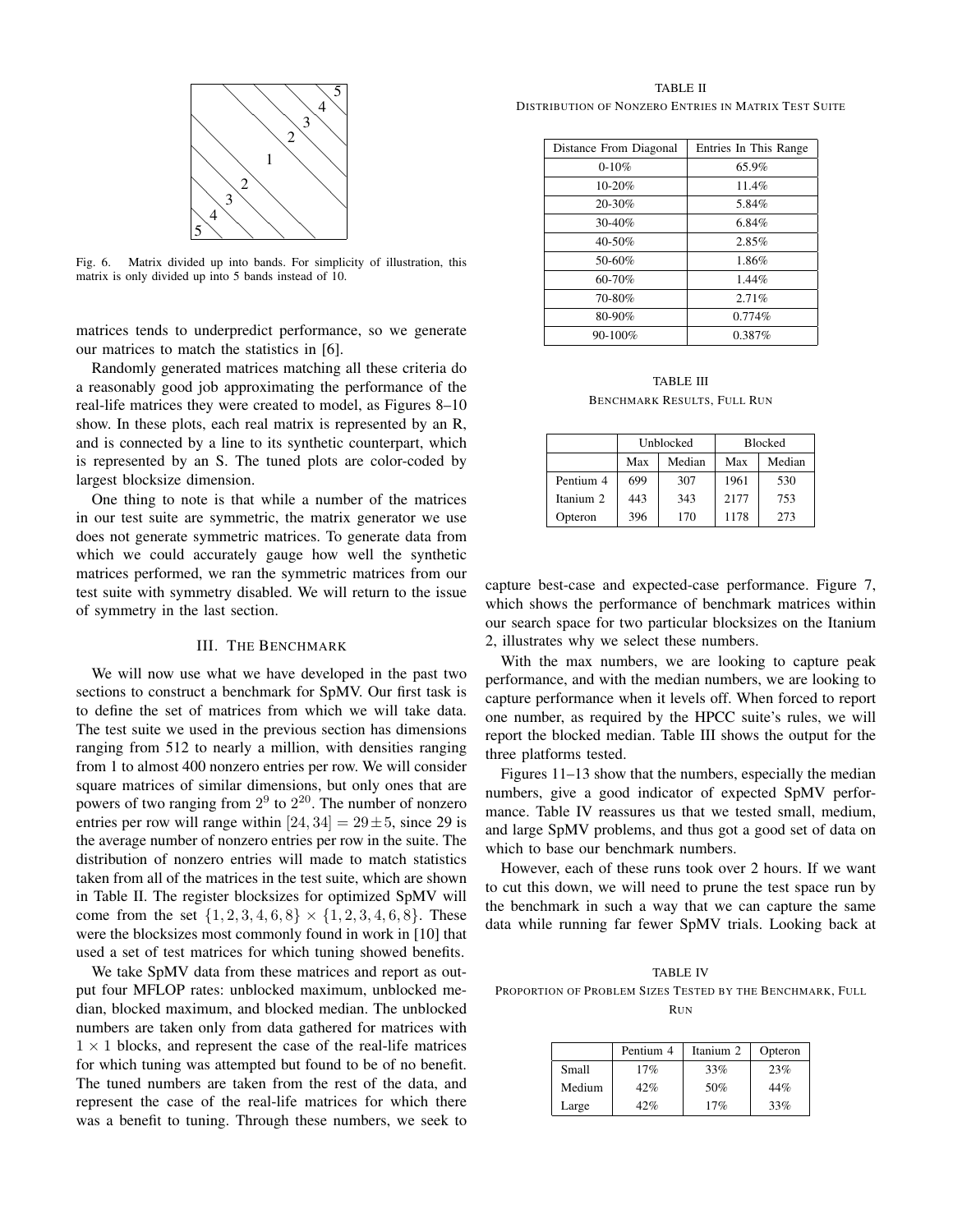**Performance of Benchmark Matrices, Itanium 2, Unblocked** 

Performance of Benchmark Matrices, Itanium 2, 3x3 Blocks



Fig. 7. Performance of benchmark matrices on the Itanium 2.

Figure 7, here are two key observations:

- 1) For large problem dimensions, the performance hardly changes with small fluctuations in nnz/row. This is not the case for small problem dimensions.
- 2) The performance levels off for large problem dimensions, so the statistics will hardly change if we drop the very largest problem dimensions from the test space.

To help us handle the first observation, we introduce what we call a *threshold dimension*. This is a problem dimension below which we consider the task of creating a matrix and performing SpMV with it to be "free." Each register block size for which we generate matrices will have its own threshold dimension. All values of nnz/row are to be tested for problem dimensions below the threshold dimension. Above it, we will be free to cut out values as we see fit.

The actual decision of which parts of the search space to cut out is made by a runtime estimator that first estimates the runtime of the benchmark on the entire search space and then cuts out certain parts of it until a user-specified time constraint is satisfied, in our case five minutes. The estimation is carried out by, for each register blocksize tested, running an SpMV trial (both matrix generation and performing the actual multiplication) for a matrix whose dimension is the threshold dimension as defined above and then doubling this value to obtain runtime estimates for running an SpMV trial for each successive problem dimension in the test space. Here, nnz/row is kept at the midpoint of the selected range. The computed estimates are then added up, yielding an estimate for the runtime of the entire benchmark.

The estimator then decides which elements of the search space to cut using the following iteration:

- 1) Reduce the number of values of nnz/row to test by 1 and adjust the runtime estimate accordingly.
- 2) If the time limit is still exceeded, cut off the largest dimension to be tested and go back to testing the full nnz/row range, adjusting the estimate accordingly.

TABLE V BENCHMARK RESULTS, 5 MINUTE RUN

|           | Unblocked |        | <b>Blocked</b> |        |
|-----------|-----------|--------|----------------|--------|
|           | Max       | Median | Max            | Median |
| Pentium 4 | 692       | 362    | 1937           | 555    |
| Itanium 2 | 442       | 343    | 2181           | 803    |
| Opteron   | 394       | 188    | 1178           | 286    |

3) Repeat the previous two steps until the time limit is satisfied.

In this way, the largest problem dimension tested is kept as large as possible to ensure that the benchmark tests small, medium, and large problems as defined in the previous section, while still dramatically cutting down on the runtime, as we will see shortly. First, though, we note that cutting out values of nnz/row to test cuts out data points that we need to compute our statistics, since the full nnz/row range is going to be tested for problem dimensions below the threshold dimension. To correct this problem, we refill the data points by either duplication if we only test one nnz/row value or interpolation if we test more than one. In the latter case, the endpoints of the nnz/row range are required to be included among the nnz/row values tested.

In the case of each of the three tested platforms, the estimator reduced the maximum matrix dimension to  $2^{18}$  and the number of nnz/row values to test to one for large enough problems. Table V shows that this resulted in dramatic savings in runtime while maintaining the accuracy of the data, Table VI shows the runtime savings, and Table VII shows the proportion of problem sizes tested by the shortened benchmark run. The difference in max numbers between the full and abbreviated runs, which would ideally be the same, fall within the bounds of measurement noise.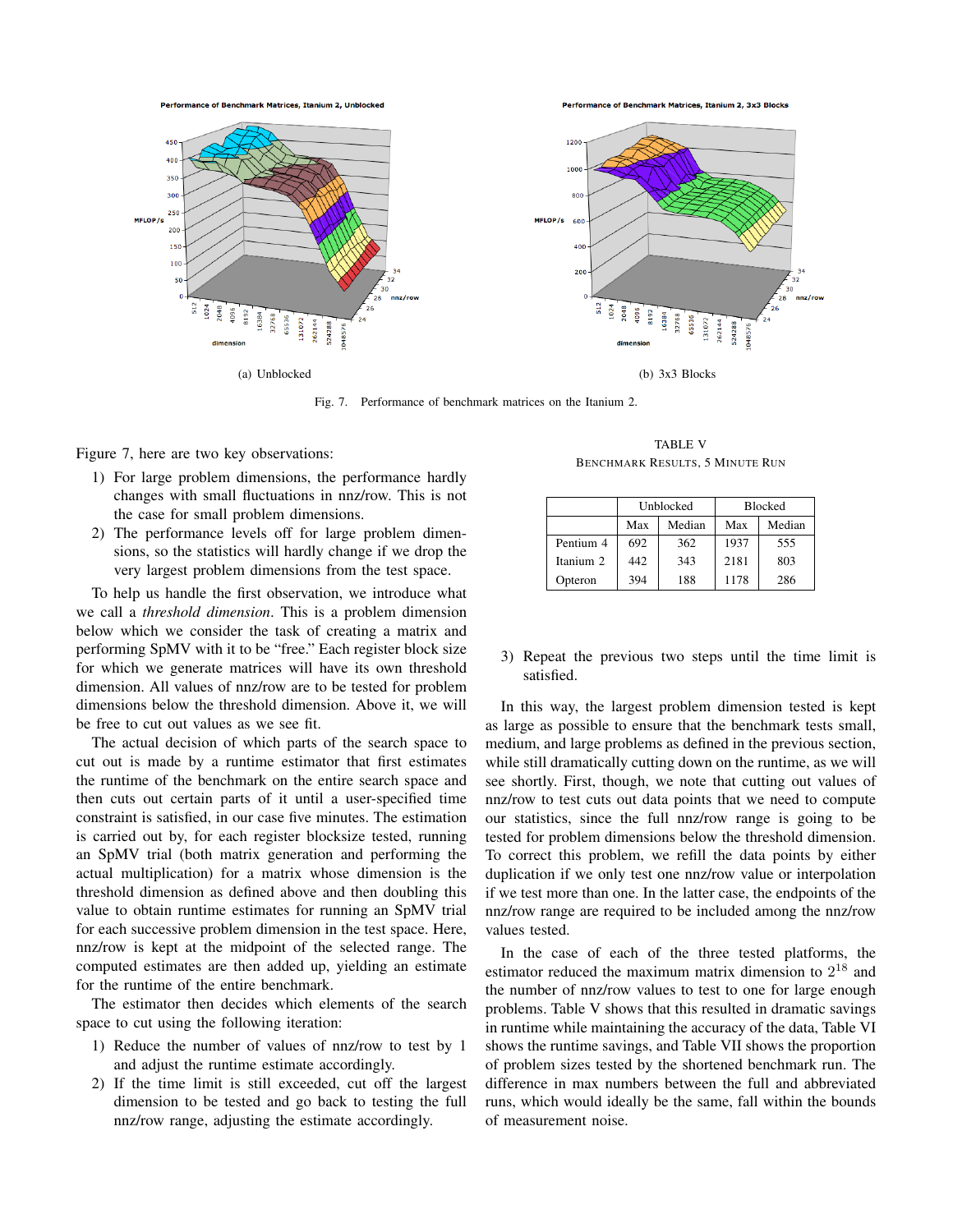#### TABLE VI BENCHMARK RUNTIME COMPARISON

|           | Runtime (original) | Runtime (condensed) |
|-----------|--------------------|---------------------|
| Pentium 4 | 150 minutes        | 3 minutes           |
| Itanium 2 | 128 minutes        | 3 minutes           |
| Opteron   | 149 minutes        | 3 minutes           |

TABLE VII PROPORTION OF PROBLEM SIZES TESTED BY THE BENCHMARK, 5 MINUTE RUN

|        | Pentium 4 | Itanium 2 | Opteron |
|--------|-----------|-----------|---------|
| Small  | 20%       | 40%       | 27%     |
| Medium | 50%       | 60%       | 53%     |
| Large  | 30%       | $0\%$     | 20%     |

## IV. CONCLUSIONS AND DIRECTIONS FOR FUTURE WORK

We have presented a benchmark that quickly and effectively evaluates the fitness of different architectures for performing SpMV. The benchmark runs in at most five minutes and gives a good indicator of expected SpMV performnce on multiple platforms. There are however substantial areas for future work. These range from improving the benchmark itself to extending it to new platforms.

#### *A. Improving the Benchmark*

The most obvious question about the benchmark right now is the why the number it outputs for the tuned maximum is so high. For all the platforms tested, it is too high when compared with the performance of SpMV on real-life matrices. Future work to address this problem is needed. Another area where more work can be done is in the generation of synthetic matrices. We have identified four parameters (size, density, block-size, bandedness) that characterize the performance of test matrices, bu there are still gaps in the ability of synthetic matrices to model real-life ones, and closing these gaps will help lead to a more accurate benchmark.

Another case the benchmark does not currently handle explicitly is that of symmetric matrices. Many matrices from real-life applications are symmetric. Figures 13–15 show that our benchmark retains some predictive power when symmetry is taken into account, but there are many symmetric matrices for which it could do better. Thus, finding a way to integrate symmetric matrices into the ones used by our benchmark to run its trials would very much improve it.

## *B. Extending the Benchmark to New Platforms*

Our benchmark currently only works on scalar uniprocessor machines. These are not the only machines on which SpMV is performed. Vector and parallel machines are also common platforms on which SpMV is run, making a benchmark designed for those kinds of architectures very useful. In the case of vector machines, there are sparse matrix data structures

specifically created for them that should be used, such as segmented scan [2]. So the benchmark can be extended to vector machines by changing the data structure used for storing sparse matrices to one that is optimized for vector machines.

In the case of parallel machines, many more issues come into play. The matrix, instead of belonging to just one processor, is instead distributed over many processors. This will require a whole new benchmark, and one that will be sought after by many, as the benchmarks in the HPCC suite expects all of its benchmarks to have parallel versions [5].

#### ACKNOWLEDGMENT

This work was supported in part by the National Science Foundation under CNS-0325873, ACI-0090127, and ACI-9619020, and by the California State MICRO program, and by gifts from Intel Corporation, Hewlett-Packard, and Microsoft. Experiments in this paper were performed on the computer facilities of the Berkeley Benchmarking and Optimization (BeBOP) group at UC Berkeley and on the Mobius Cluster at The Ohio State University. The information presented here does not necessarily reflect the position or the policy of the Government, and no official endorsement should be inferred.

#### **REFERENCES**

- [1] D. Bailey, E. Barszcz, J. Barton, D. Browning, R. Carter, L. Dagum, R. Fatoohi, S. Fineberg, P. Frederickson, T. Lasinski, R. Schreiber, H. Simon, V. Venkatakrishnan, and S. Weeratunga, "The NAS Parallel Benchmarks," RNR, Tech. Rep. 94-007, March 1994.
- [2] G. Belloch, M. Heroux, and M. Zagha, "Segmented Operations for Sparse Matrix Computation on Vector Multiprocessors," Carnegie Mellon University, Tech. Rep. CMU-CS-93-173, 1993.
- [3] T. Davis. University of Florida Sparse Matrix Collection. [Online]. Available: http://www.cise.ufl.edu/research/sparse/matrices
- [4] J. Dongarra, V. Eijkhout, and H. van der Vorst. (2001) Sparsebench: a sparse iterative benchmark. [Online]. Available: http://www.netlib.org/ benchmark/sparsebench
- [5] J. Dongarra and P. Luszczek, "Introduction to the HPC Challenge Benchmark Suite," University of Tennessee, Knoxville, Tech. Rep. UT-CS-05-544, 2005.
- [6] H. Gahvari, "Benchmarking Sparse Matrix-Vector Multiply," Master's thesis, University of California, Berkeley, December 2006.
- [7] National Institute of Science and Technology. SciMark 2.0 Java Benchmark for Scientific Computing. [Online]. Available: http: //math.nist.gov/scimark2
- [8] A. Petitet, R. C. Whaley, J. Dongarra, and A. Cleary. (2004) HPL - A Portable Implementation of the High-Performance Linpack Benchmark for Distributed-Memory Computers. [Online]. Available: http://www.netlib.org/benchmark/hpl
- [9] Top500 Supercomputer Sites. [Online]. Available: http://www.top500. org
- [10] R. Vuduc, "Automatic performance tuning of sparse matrix kernels," Ph.D. dissertation, University of California, Berkeley, December 2003.
- [11] R. Vuduc, J. Demmel, and K. Yelick, "OSKI: A library of automatically tuned sparse matrix kernels," in *Proceedings of SciDAC 2005*, ser. Journal of Physics: Conference Series. San Francisco, CA, USA: Institute of Physics Publishing, June 2005, (*to appear*).
- [12] R. Vuduc, J. W. Demmel, K. A. Yelick, S. Kamil, R. Nishtala, and B. Lee, "Performance Optimizations and Bounds for Sparse Matrix-Vector Multiply," in *Proceedings of Supercomputing*, Baltimore, MD, USA, November 2002.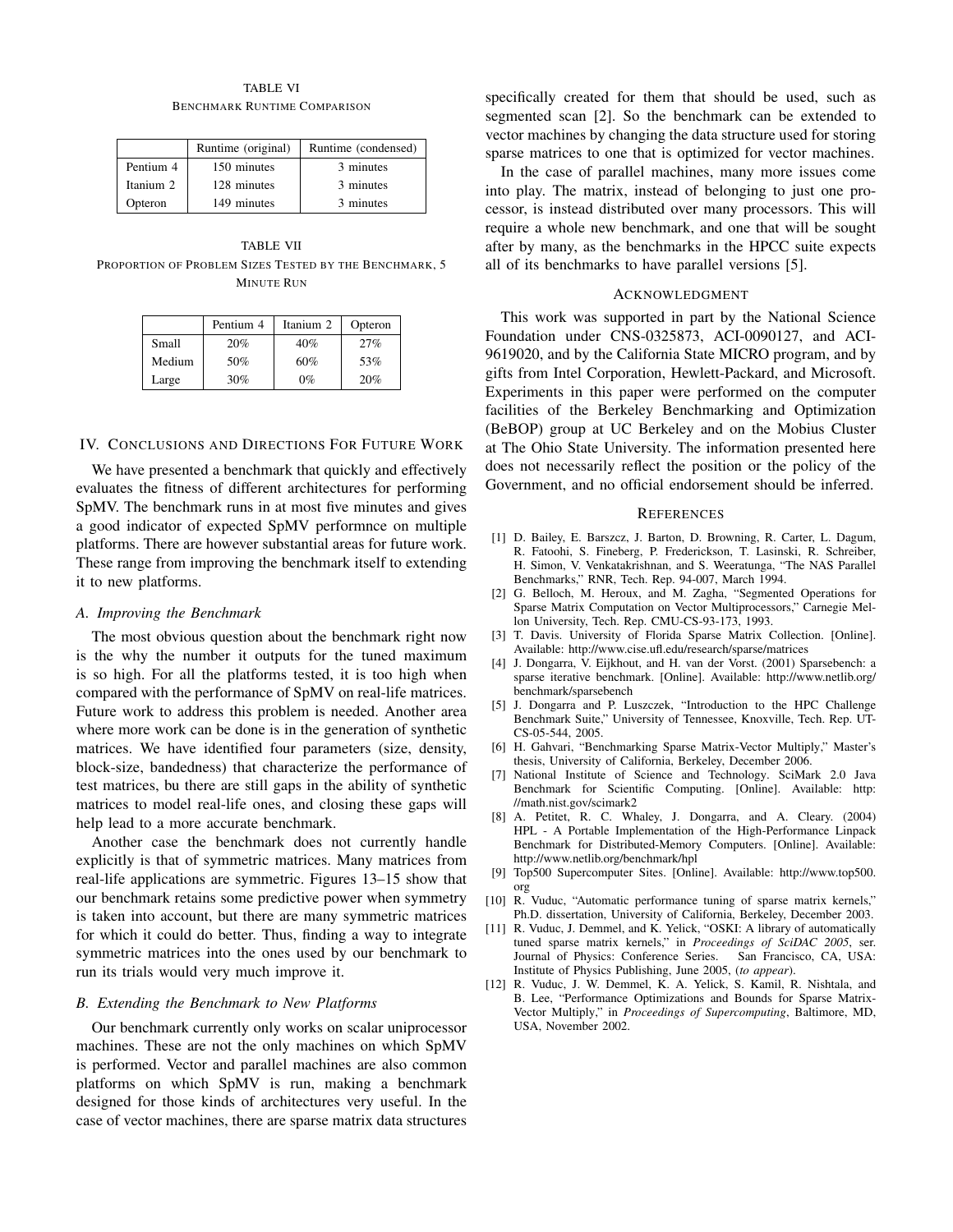

(a) Synthetic vs. untunable real matrices



(b) Synthetic vs. tuned real matrices





Fig. 8. Performance of synthetic vs. real matrices on the Pentium 4.



Fig. 9. Performance of synthetic vs. real matrices on the Itanium 2.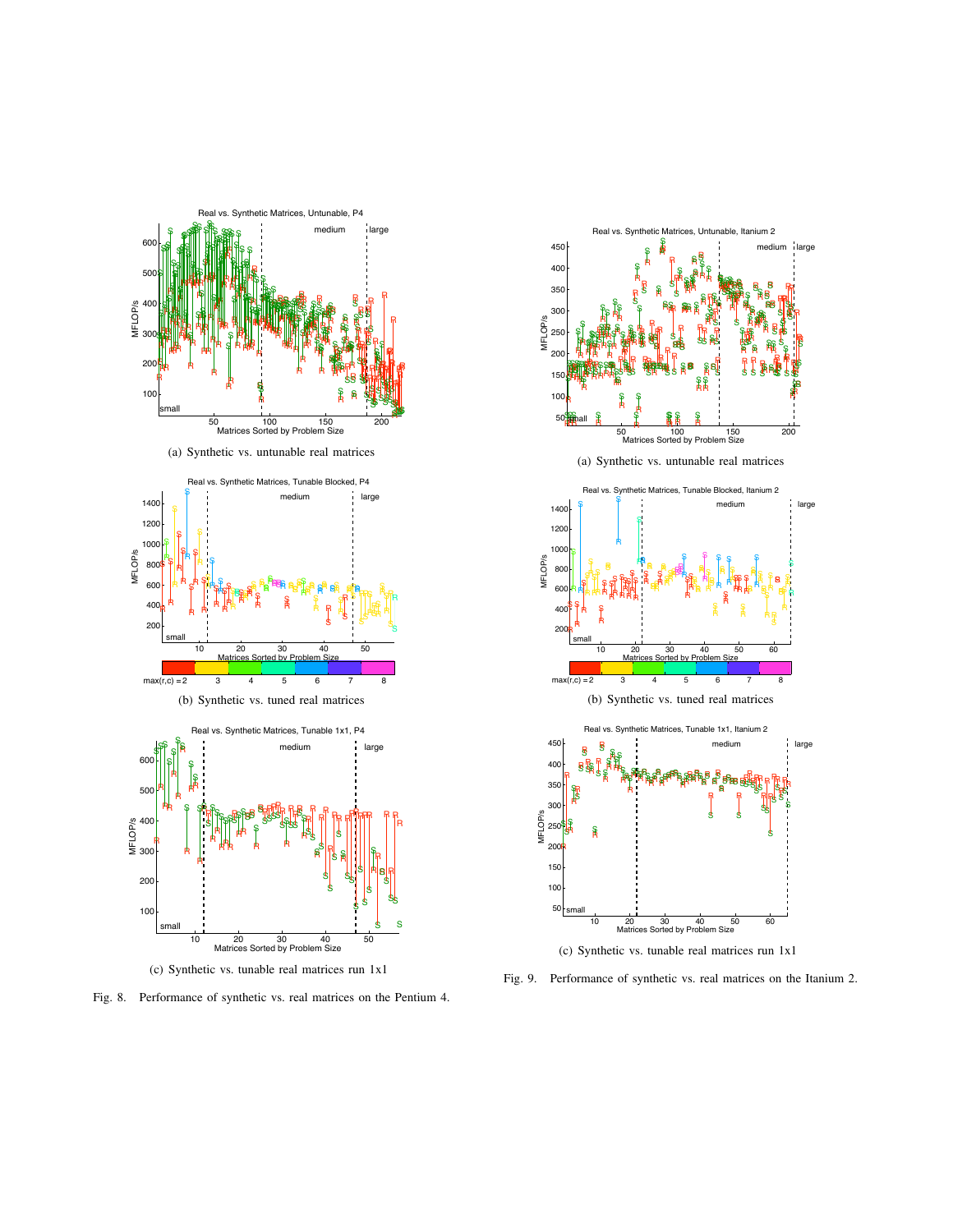



Fig. 10. Performance of synthetic vs. real matrices on the Opteron.



Fig. 11. Performance of benchmark vs. real matrices on the Pentium 4.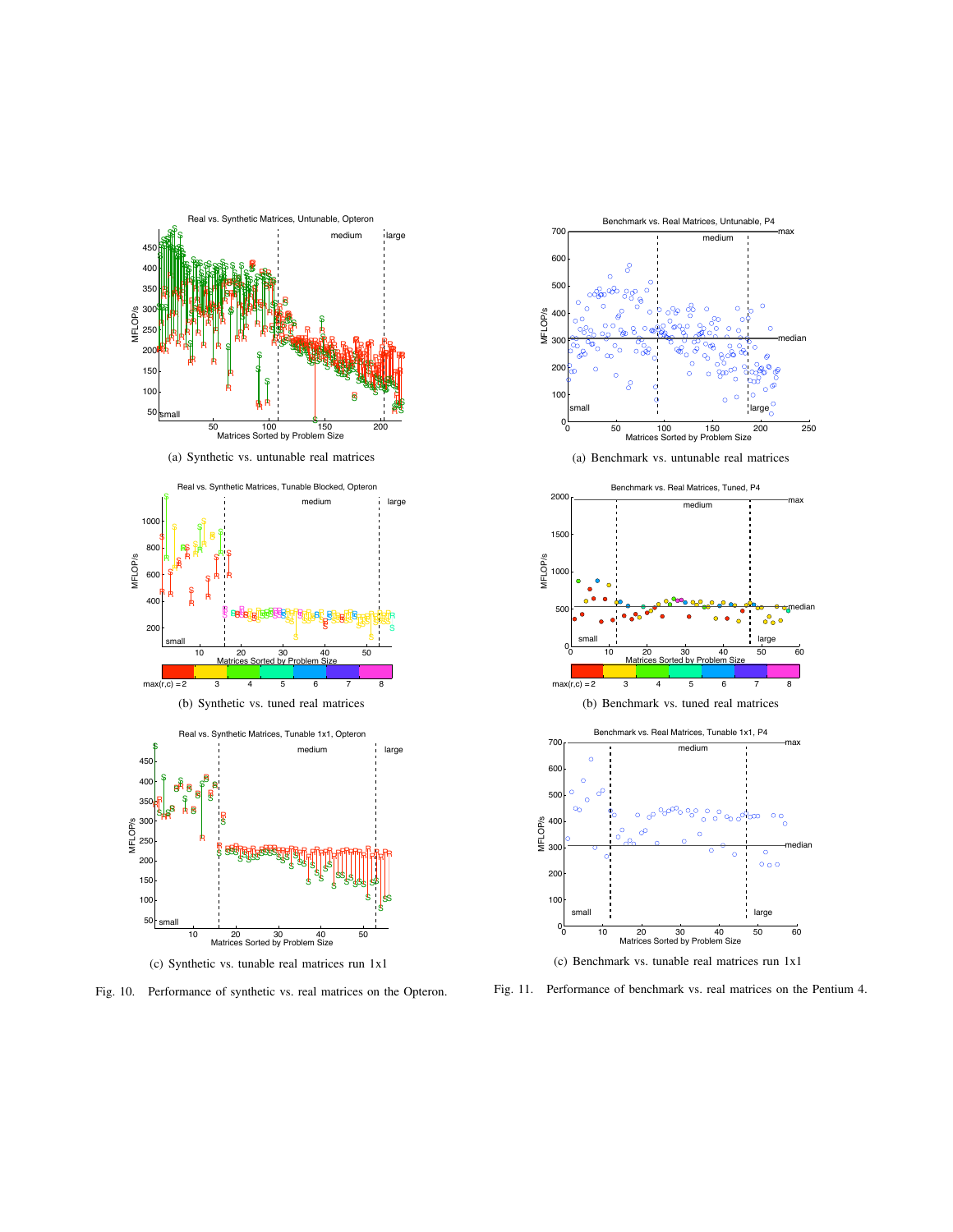

Fig. 12. Performance of benchmark vs. real matrices on the Itanium 2.



Fig. 13. Performance of benchmark vs. real matrices on the Opteron.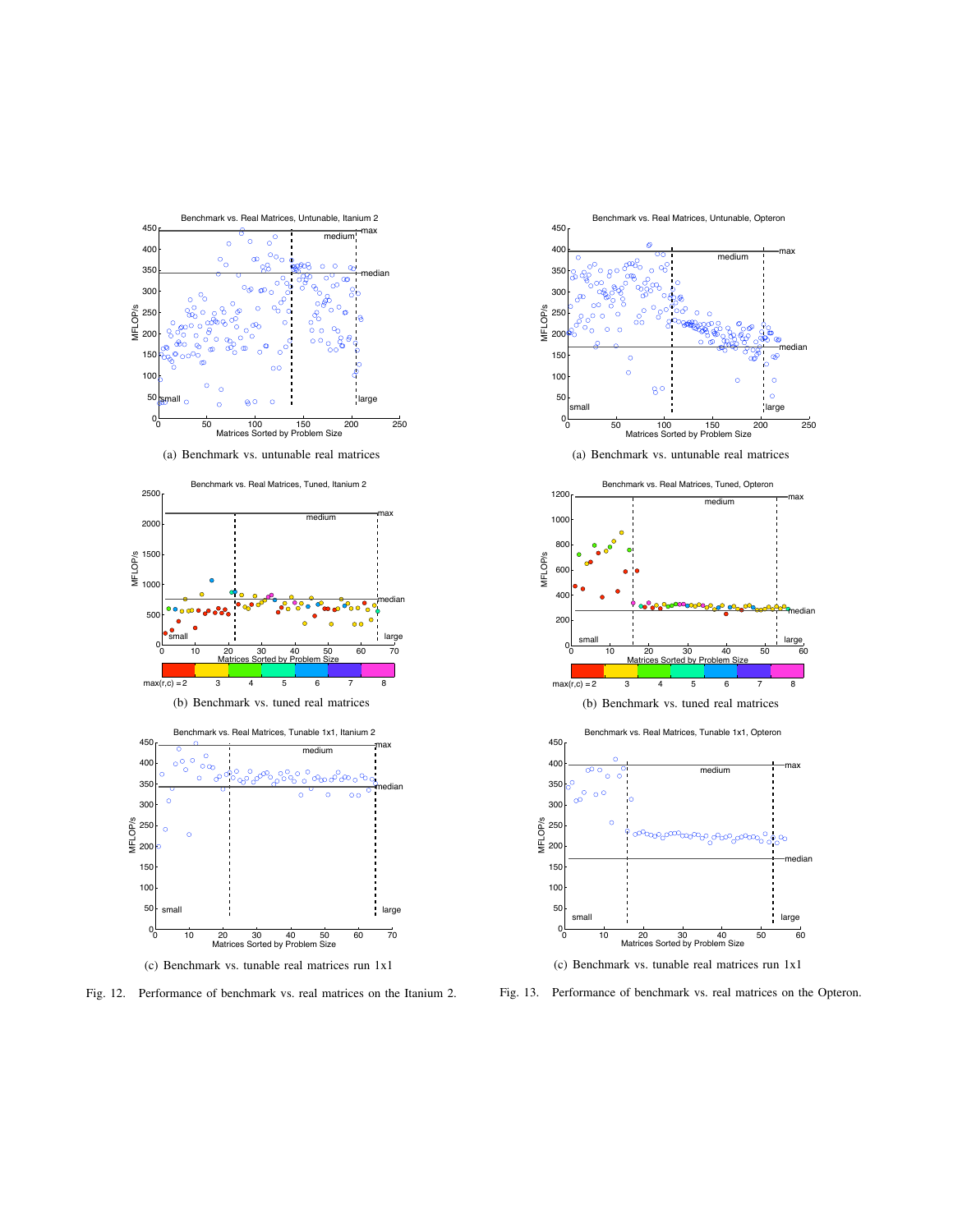

(a) Benchmark vs. untunable real matrices



(c) Benchmark vs. tunable real matrices run 1x1

Fig. 14. Performance of benchmark vs. real matrices on the Pentium 4 with symmetry taken into account. Triangles represent symmetric matrices and circles represent nonsymmetric ones.



(c) Benchmark vs. tunable real matrices run 1x1

Fig. 15. Performance of benchmark vs. real matrices on the Itanium 2 with symmetry taken into account. Triangles represent symmetric matrices and circles represent nonsymmetric ones.